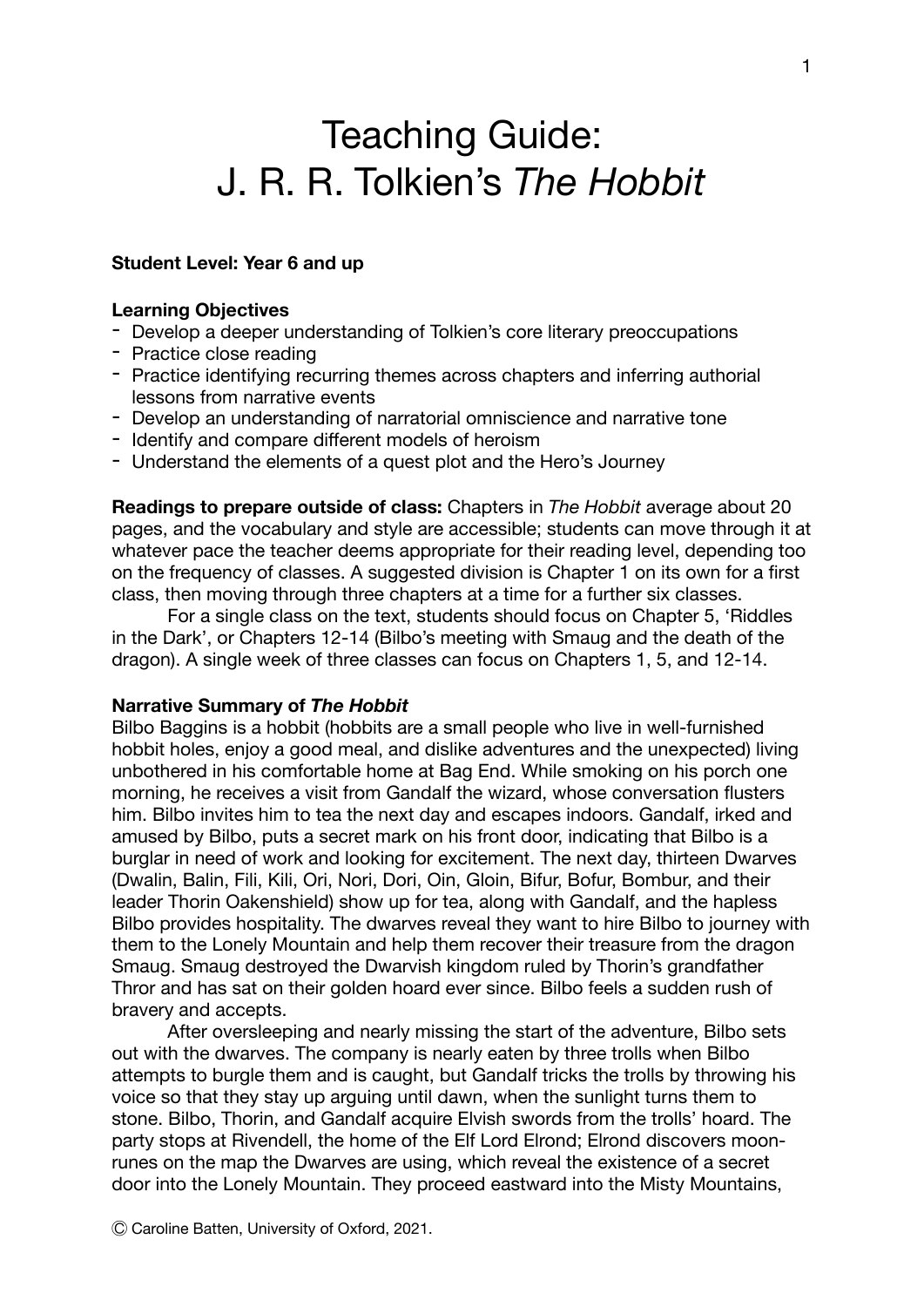and, taking shelter from a storm, are captured by goblins and taken under the mountain to be killed. Gandalf again helps free them and as they escape Bilbo falls, hits his head, and is left behind in the dark tunnel.

Alone in the dark, Bilbo finds a ring on the ground and puts it in his pocket. He continues down the tunnel until he arrives at an underground lake. A creature called Gollum, who lives on a tiny island in the middle of the lake, arrives to investigate (and consider eating) Bilbo. The two end up engaging in a riddle contest: if Gollum wins, he gets to eat Bilbo, and if Bilbo wins, Gollum will show him the way out of the mountain. After a tense contest, Bilbo stumps Gollum with the question 'What have I got in my pocket?' which is technically a cheat. Gollum goes back to his island to find his prized possession, a ring that makes the wearer invisible, and kill Bilbo. He cannot find the ring and becomes distressed — and suspicious. Bilbo realises Gollum means to attack him and flees, Gollum in hot pursuit. Bilbo trips, the ring slips onto his finger, and Gollum runs right past him; Bilbo realises he is invisible. Bilbo follows Gollum to the exit, takes pity on him, and decides not to kill him. Instead he leaps over Gollum's head and exits the mountain, finding the Dwarves again.

The goblins and their Warg allies (large, intelligent, evil wolves) pursue the party that night, but they are rescued by gigantic Eagles, who owe Gandalf a debt. The company stays for several days with a man called Beorn, who can shape-shift into a bear, before heading on to Mirkwood, which they must cross to reach the Lonely Mountain. Gandalf departs on an errand to defeat an evil sorcerer called the Necromancer, and the rest of the party enters Mirkwood without him. After a long time in the dark and miserable forest, low on supplies, they disregard Gandalf and Beorn's orders not to leave the path, trying to join a feast held by the Wood-Elves. They get lost and are captured by giant spiders; Bilbo proves his worth by rescuing all the Dwarves and killing many of the spiders. The Elves, under the leadership of King Thranduil, then capture the Dwarves and imprison them. Bilbo sneaks invisibly into Thranduil's palace and eventually manages to free the Dwarves by packing them all into empty wine-barrels the Elves send down the river to Lake-town.

The party reveal their identities in Lake-town and are welcomed by the people, who are excited to hear that someone is finally going to kill the dragon (though some are skeptical). They arrive at the Lonely Mountain and struggle to find the secret door — until Bilbo, hearing a thrush knocking on a stone, looks up and sees the last sunlight of Durin's Day shining on the cliff wall, revealing the entrance. Bilbo is sent down to encounter Smaug, whom he answers in clever riddles, and steals a golden cup from the hoard. Smaug is enraged by the theft, and suspects that the party had the help of Lake-town. He leaves the Lonely Mountain unguarded — which the Dwarves enter to escape his fire — and goes to destroy Lake-town. The Thrush, part of an ancient race of birds who can communicate with men, hears Bilbo describe a bare patch in Smaug's treasure-crusted armour, and conveys this information to a Lake-town man called Bard, a descendant of the Lords of Dale, who shoots and kills Smaug as the dragon ravages the town.

The men of Lake-town go to the Dwarves in the Lonely Mountain and make historical claims on a portion of the treasure, which they want to use to rebuild the town. Thranduil and the Wood-Elves also arrive, also making historical claims on the treasure. The Dwarves refuse all comers and instead summon Thorin's kinsman Dáin for military support. Thorin is sinking deeper into 'dragon sickness' and obsession with the gold. Bilbo, attempting to avoid war, steals the prized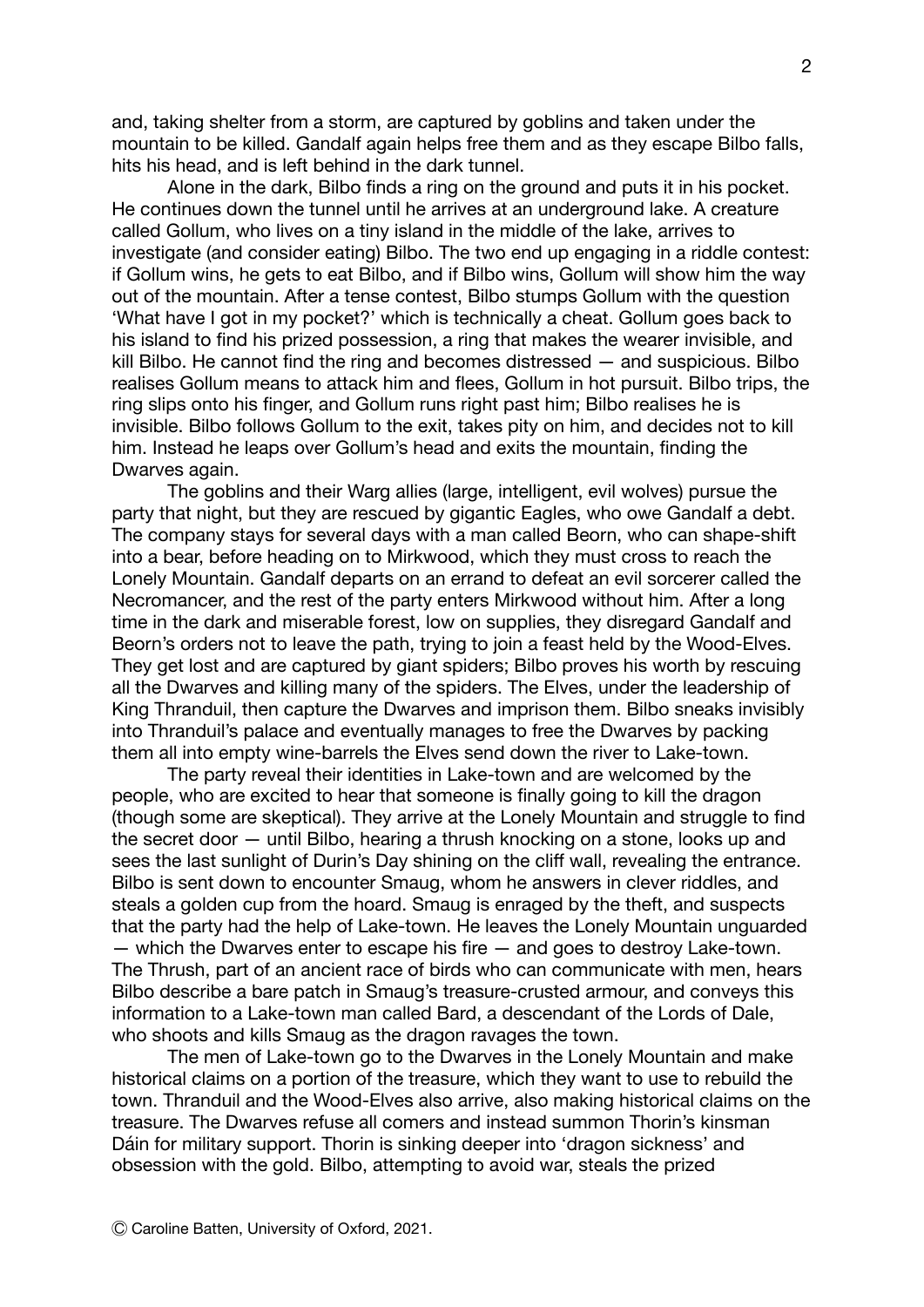Arkenstone, greatest treasure of Thror, from the hoard and delivers it up to the men of Lake-town, who are now accompanied by Gandalf, and Thorin is forced to broker peace to get the Arkenstone back. The three assembled armies, now in truce, are suddenly attacked by an army of goblins and Wargs from the Misty Mountains, come to claim the treasure for themselves. The Battle of Five Armies ensues, and the Dwarves, Elves, and Men prevail with the help of the eagles, though they sustain heavy losses, including Thorin himself. Thorin forgives Bilbo on his deathbed, and Bilbo and Gandalf return to Bag End, bearing Bilbo's share of the treasure. There they discover that the other hobbits have assumed Bilbo dead and are auctioning off his belongings. Bilbo manages to chase down all his silverware and settle back into Bag End, but the other hobbits ever after considered him strange for having gone on an adventure.

# **Discussion Questions By Chapter**

Chapter 1

- 1. The first sentence of *The Hobbit* is famous. What's so compelling about it? What do we learn about hobbits in the very first paragraph, and how does Tolkien set a tone for the book with his opening?
- 2. How would you describe the 'narrative voice' of this text?
- 3. What does the 'good morning' conversation (and the begging of pardons) reveal about Bilbo and Gandalf? What is Tolkien showing us about language here?
- 4. How and why does Tolkien integrate verse and song in this chapter? Why do the Dwarves sing?
- 5. What do Bilbo's Baggins and Took sides represent? When do they awaken?
- 6. What's wrong with the dragon's attitude to treasure? How do the dragon and the Dwarves relate to treasure differently?
- 7. What is the structure of a quest plot? How is *The Hobbit* setting up its quest plot? What aside from the treasure do we expect will be achieved?

Chapters 2-4

- 1. *The Hobbit* is a travel story as much as a quest; its subtitle is *There and Back Again*. What is the experience of leaving home like for Bilbo? What sort of character development does travel allow in this telling?
- 2. What recognisable fairy tale elements can we find in the troll episode?
- 3. Why is Rivendell called the Last Homely House?
- 4. Why does Tolkien bother to give histories to Gandalf, Thorin, and Bilbo's swords? What does the reference to Gondolin add to the story, and how does it heighten the stakes in the confrontation with the Great Goblin?

Chapter 5

- 1. What kinds of riddles do Gollum and Bilbo each tell? Are there themes that unify each of their riddles?
- 2. What kind of encounter do Gollum and Bilbo have initially? What's the role of curiosity in this encounter? What is their interaction like, and is there any kind of emotional connection between them, however briefly?
- 3. How do Gollum and Bilbo manage to answer one another's riddles? What happens to Gollum's attitude during the riddle game?
- 4. Why does Bilbo take pity on Gollum? Does Gollum deserve pity?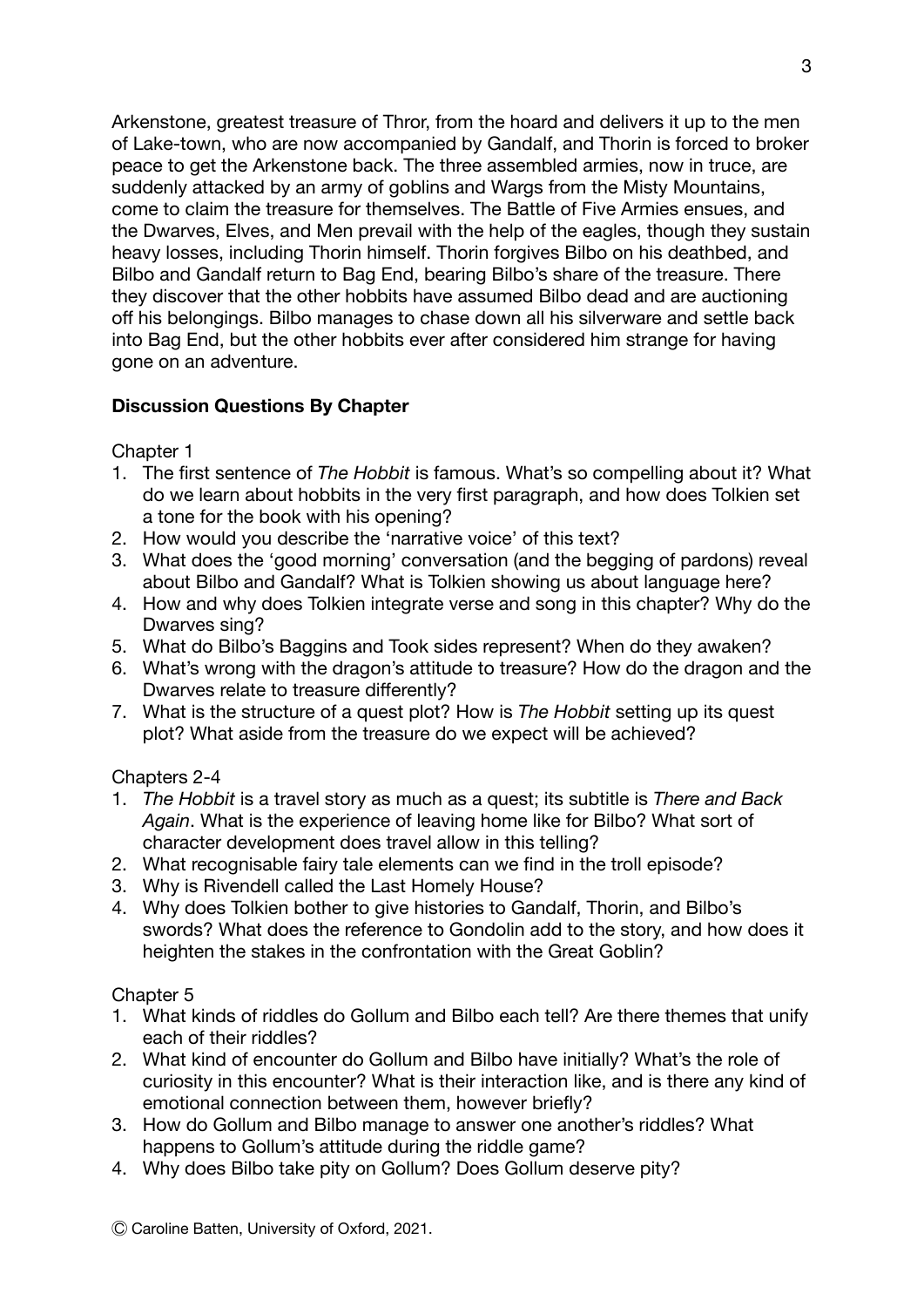- 5. What lessons is the reader meant to take away from this whole encounter?
- 6. Was Bilbo right to take the ring?

Chapters 6-7

- 1. Intelligent animals feature significantly in these chapters. What are these animals like? What kinds of morality do they exhibit? Where do their loyalties lie? How are these characters similar to or different from other 'talking animals' you've encountered in fantasy texts?
- 2. Why doesn't Bilbo tell the Dwarves about the ring?
- 3. We saw fairy tale elements in the troll episode; what fairy tale and folkloric elements can be found in Beorn and his hall?
- 4. What kind of a person is Beorn? How does he compare to other allies the party has encountered?
- 5. How does Gandalf's trick with the Dwarves coming to Beorn's house mimic the way they showed up at Bag End in Chapter 1? What's the importance of hospitality in these instances?

Chapters 8-11

- 1. What does it suggest about the black river that Bombur dreams of a woodland king? What is the relationship between the Wood Elves and the forest like?
- 2. What tropes does Tolkien draw on in his depiction of the Wood Elves? What folkloric themes can be seen here (e.g. the three feasts)?
- 3. What does it mean that Bilbo names his sword at this particular moment?
- 4. Look up the words *attercop* and *tomnoddy*. What do they mean and where do they come from?
- 5. What do we make of the different reactions to Thorin's arrival in Lake-town? What sort of a character is the Master  $-$  is he a villain, and if so, what does Tolkien suggest is villainous about him? What foreshadowing is being done here?
- 6. What kind of character development do we get from Bilbo in these chapters, from the spider encounter to the barrel plot to the finding of the secret door, and what spurs it?

Chapters 12-14

- 1. Why does Tolkien go out of his way to tell us 'dwarves aren't heroes'? What does he mean by that? Do you agree? What is 'heroic' by the standards of *The Hobbit*? What kind of heroism does Bard demonstrate and why does Tolkien describe him as 'grim' repeatedly?
- 2. What does Tolkien mean when he says of Bilbo, 'He fought the real battle in the tunnel alone'?
- 3. What is the power of treasure in these chapters? What effect does it have on those who desire it and encounter it? How does the treasure serve, literally and metaphorically, as Smaug's armour?
- 4. Why does Smaug react as he does to the loss of the cup? What's wrong with the 'dragonish' response to treasure ownership?
- 5. What kind of wordplay does Bilbo engage in with Smaug? How does he transform his adventures?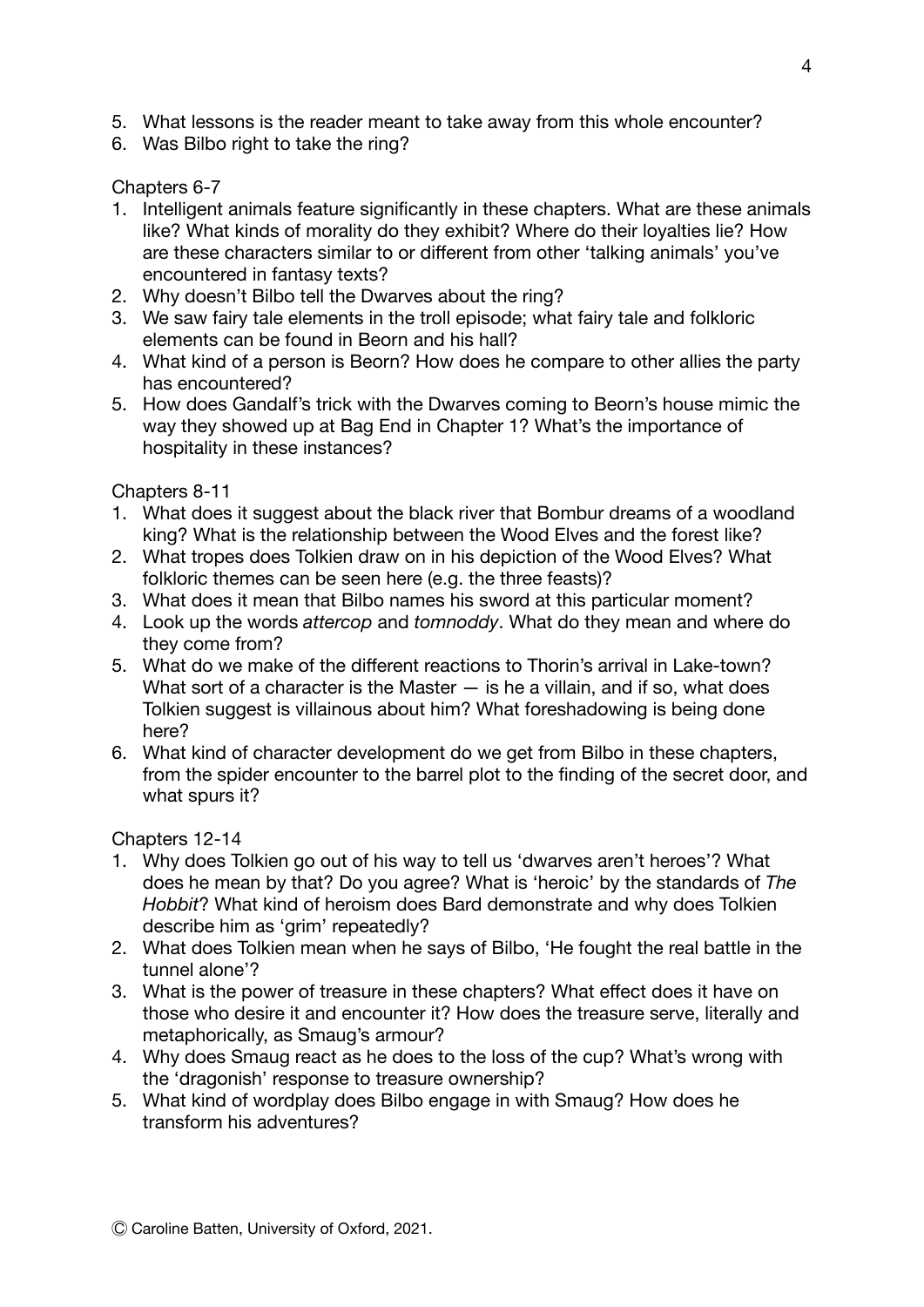- 6. What is the 'dragon-spell', and what is 'dragon-talk'? Is Smaug the only one who engages in 'dragon-talk' in these chapters? Can we draw parallels between Smaug and other characters (e.g. the Master)?
- 7. How are the relationships between Bilbo and the dwarves shifting in these chapters?
- 8. Why does Tolkien have the thrush deliver the crucial information about Smaug's weakness to Bard?

Chapters 15-19

- 1. Why does Tolkien offer us the contrast between the mirth and fires of the men and Elves and Thorin's blocked-up mountain fortress? What is the song for Thorin like, and what does it include or not include?
- 2. What is 'the power that gold has upon which a dragon has long brooded'?
- 3. What does the Arkenstone symbolise in these chapters, and what does it bring out in our various main characters? Was Bilbo right to give it to Bard? What does the decision tell us about his character? What kind of morality does he demonstrate?
- 4. Who deserves the treasure, and why?
- 5. How does Tolkien use the goblin army to resolve a seemingly intractable dispute? Does this solve or dodge the moral complexities of the situation?
- 6. What do we make of Thorin's deathbed apology, and his statement 'If more of us valued food and cheer and song above hoarded gold, it would be a merrier world'? Is the narrative punishing him for not realising this truth sooner? How do we see this idea played out (or not) in *The Hobbit*?
- 7. What do you think of Bilbo's final poem? Do you agree with Gandalf that he's not the hobbit he used to be, and why does this particular poem lead Gandalf to say so?
- 8. What do we make of Gandalf's final suggestion that a higher power was at work in these events? Is Bilbo 'only quite a little fellow in a wide world after all'?

## **Further Reading and Writing Exercises:**

## *Dragons*

Smaug has become an archetype: the way Tolkien portrays his dragon in *The Hobbit* has had a huge influence on European fantasy in the twentieth century. Students should work together to create lists of Smaug's most important features, before embarking on one of the following exercises:

*Exercise A*: Students can compare Smaug to the portrayals of dragons in another fantasy series of their choice, presenting their work in class. Younger students may particularly enjoy *How to Train Your Dragon*, *The Neverending Story*, and Tamora Pierce's *Immortals* series; middle-grade students might look at Ursula LeGuin's *Earthsea* books, *Dragonriders of Pern*, the Percy Jackson books, Laurence Yep's *Dragon* series, Terry Pratchett's *Discworld* novels, *Harry Potter*, or Christopher Paolini's *Inheritance Cycle*; older students may be interested in selections from *A Song of Ice and Fire/Game of Thrones*, Naomi Novik's *Temeraire* books, or Kazuo Ishiguro's *The Buried Giant*. These are only suggestions, and students will bring their own options to the table.

Older students can also explore some of Tolkien's Norse and early English source material. They can read *Beowulf* ll. 2200-2323 in Seamus Heaney's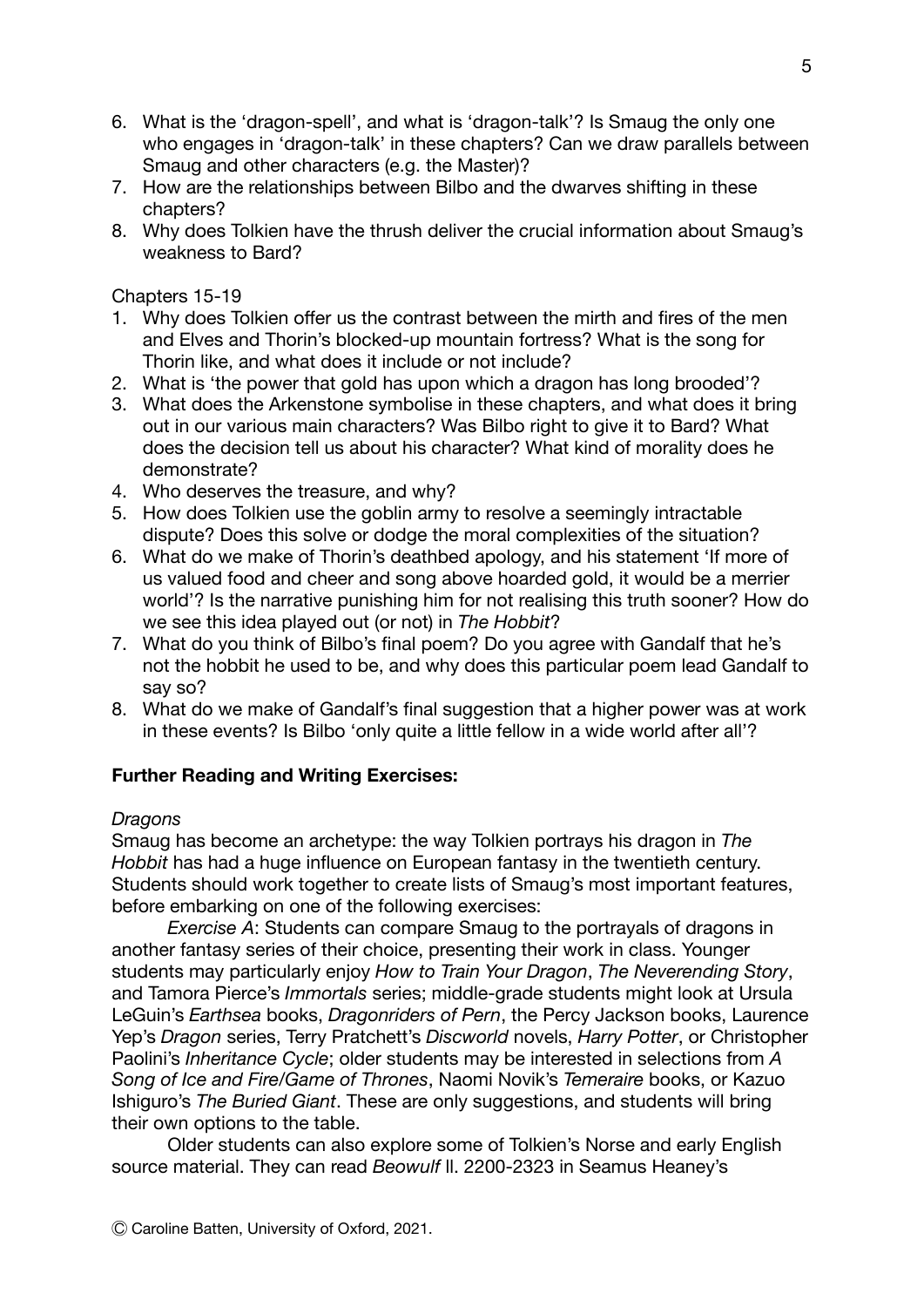accessible 1999 translation, which describes the theft of a gold cup from a dragon's hoard and the dragon's subsequent rampage. They can also read Chapters 13-15 and 18-20 (all very short) in *Völsunga saga* (available for free in R. G. Finch's fieldstandard translation here: [http://vsnrweb-publications.org.uk/](http://vsnrweb-publications.org.uk/Volsunga%20saga.pdf)

[Volsunga%20saga.pdf](http://vsnrweb-publications.org.uk/Volsunga%20saga.pdf)), which tell the story of a young hero who slays a wily talking dragon and learns to speak with birds. How does Tolkien adapt medieval material for *The Hobbit*? What changes does he make and what details does he keep? What can we learn about Tolkien as an author from these decisions?

*Exercise B*: Students should research a dragon or giant serpent tradition outside of western Europe to compare with Tolkien's Norse-inspired model, with the goal of exploring the notable commonalities and striking differences among these giant serpent traditions. Options include but are not limited to: the lóng (found in Chinese, Vietnamese, and Korean traditions), naga (found in Indian, Cambodian, Indonesian, and Malay traditions), imugi (Korean), ryū (Japanese), and zmey (in Russian, Bulgarian, Slovak, Czech, Polish, Serbo-Croatian, Macedonian, and Romanian traditions), as well as a variety of serpent deities — e.g. Quetzalcoatl, Xiuhcoatl, Kukulkan, and Q'uq'umatz in Aztec and Mayan mythology, or Apophis in ancient Egyptian mythology — and legendary serpents. Such presentations can be done as group or individual work, and the level of detail they entail can be adjusted by age group.

#### *Riddles in the Dark*

One of the most important set-pieces in *The Hobbit* is the ancient riddle game that Bilbo and Gollum play under the mountain. Students can look collectively at the riddles Tolkien offers in Chapter 5 as well as bring in riddles they already know or have encountered elsewhere. Examining all of these riddles together, students can answer the following questions:

- What makes a riddle more than just a difficult question?

- What do the riddles under examination have in common? What features do they share?

- How do riddles 'work'? How do they manage to be both entirely true and entirely misleading at the same time? Invite students to point to, and analyse, specific lines as examples.

- How do riddles engage with an audience? What other kinds of texts ask the audience to contribute to their meaning?

- What kind of thinking do riddles ask you to do? How do riddles ask us to see the world around us differently?

Students can then choose an everyday object and write their own riddle about it. Remind them that every statement in their riddle has to be true of the answer without revealing it. Invite students to guess the answers to one another's riddles.

Older students can read, in translation, some of the Old English and Old Norse riddles Tolkien was drawing on to create his riddle game. A short and relevant selection can be found in *The Keys of Middle-earth* (see citation and chapter numbers below).

## *Farmer Giles of Ham*

Tolkien wrote this comic pseudo-medieval fable in 1937 (reading it to its first audience at the Worcester College Lovelace Club in 1938 – check out the minutes